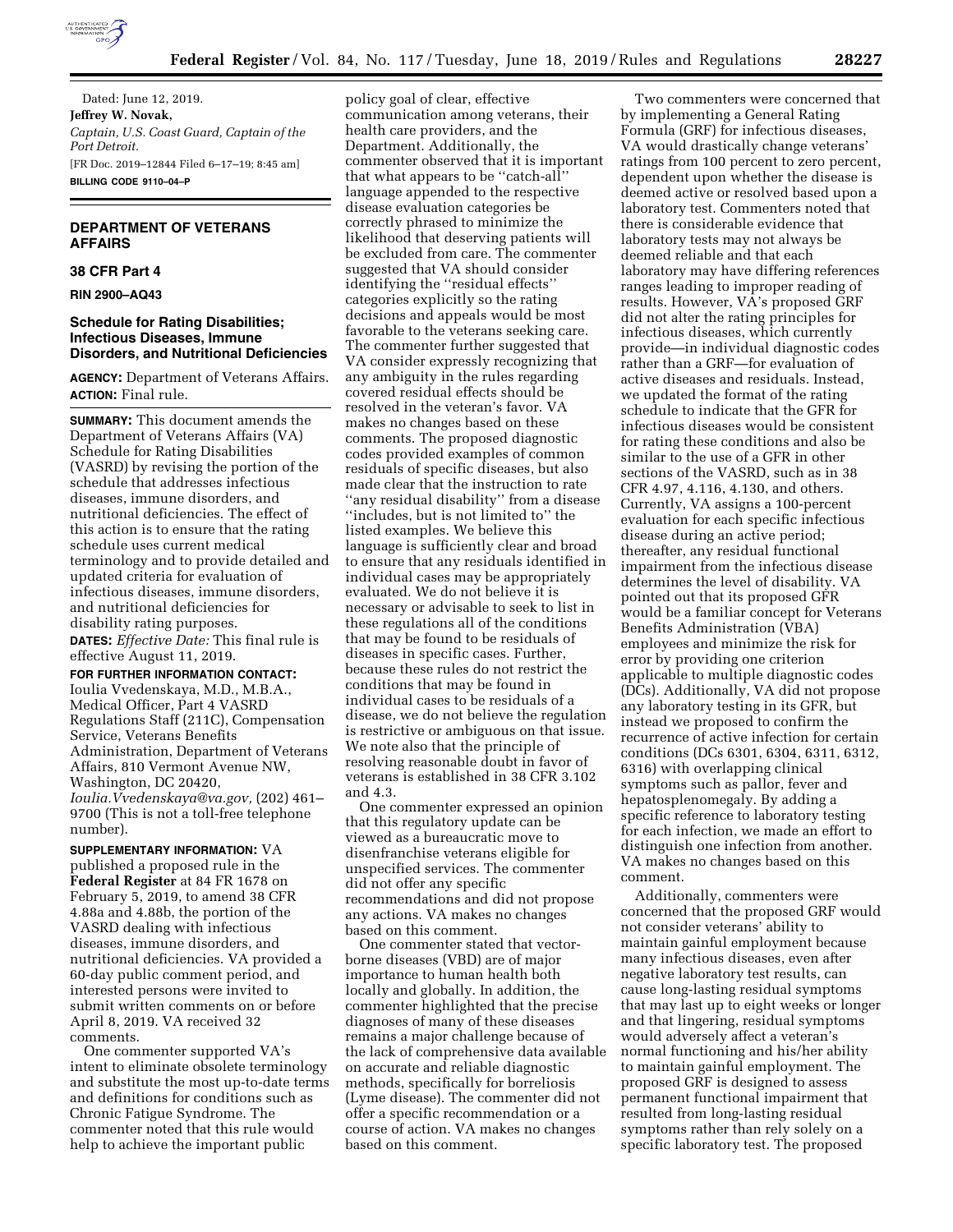GFR directs rating personnel to rate any residual effect of acute and/or chronic infection and to determine the degree of disability within the appropriate body system using the same principles as they exist in the current rating schedule. VA's disability compensation benefits are based on the extent of average impairment of earning capacity from the service-connected injury or disease and this focus is reflected throughout the rating schedule. Therefore, VA makes no changes based on this comment.

One commenter expressed concern regarding West Nile Virus infection, stating infected individuals could experience headaches, body aches, joint pains, vomiting, diarrhea, or rash during an acute phase of the disease and that the residual symptoms could last for an extended period. The commenter specifically noted a severe complication of the West Nile Virus infection that affects the central nervous system in its acute phase and that such complications could become clinically permanent. The commenter proposed to list specific neuroinvasive diseases such as meningitis and encephalitis as residuals of West Nile Virus in § 4.88b and to be rated under the applicable DC code(s). The commenter further interpreted the note under DC 6335 that VA would rate West Nile virus infection residuals and residuals listed in § 3.317 together and was concerned that this approach would cause confusion and limit this DC to only a subset of Persian Gulf veterans who served in the Southwest Asia Theater of Operations and are entitled to presumptive service connection. VA clarifies that the note under DC 6335 concerning § 3.317 is intended solely to serve as a reference that provides guidance to the adjudicator in rating a disease under this DC. The reference to § 3.317 is not intended nor can it be read to restrict application of DC 6335 to veterans with Southwest Asia service. As West Nile infection and other similar infectious diseases have complex disability pictures that are not commonly seen by VA adjudicators, the inclusion of the § 3.317(d) reference under DC 6335 is specifically meant to assist our adjudicators in understanding the nature of the disease and, most critically, the usual residual disabilities of the disease. Referencing § 3.317(d) in the note for infectious diseases like the West Nile virus serves to impart understanding to VA adjudicators that such infectious diseases may result in various residuals or complications with physical, functional, or cognitive effects and enables adjudicators to accurately rate veterans with these diseases. In response and in order to minimize any

confusion, VA has removed the notes that reference 38 CFR 3.317(d) from the Infectious Diseases rating criteria for DCs 6301, 6304, 6316, 6330, 6331, 6333–6335. VA has added the reference to 38 CFR 3.317(d) as a note in a new introductory paragraph before the rating schedule for infectious diseases, immune disorders, and nutritional deficiencies in 38 CFR 4.88b.

Additionally, commenters expressed a concern that the proposed GRF will negatively affect veterans' care and treatment. VA appreciates commenters' concerns; however, VA's Rating Schedule for Disabilities does not regulate veterans' access to clinical care. Further, as explained above, the provisions in the proposed GRF for rating active diseases and residuals are consistent with the existing provisions under individual diagnostic codes in § 4.88b and will not significantly change how VA evaluates these conditions. VA makes no changes based on these comments.

One commenter supported the need for greater simplification of the rating schedule and disability determination process and was concerned that this proposed update to the schedule for infectious disease, immune disorders and nutritional deficiencies excludes nurse practitioners and their patients. Specifically, the commenter noted that the proposed criteria for determining incapacitation related to systemic exertion intolerance disease (SEID)/ chronic fatigue syndrome (CFS) require bed rest and treatment prescribed by a licensed physician and that a physician who administered diagnostic tests ruled out ongoing exertion or other medical conditions associated with fatigue. The commenter requested that the Veterans Health Administration (VHA) revise this proposed rating schedule update and add ''or nurse practitioner'' after the word ''physician'' in all sections. The commenter also asked that, in future revisions of the rating schedule, VHA recognize that thousands of veterans receive care from nurse practitioners and to include nurse practitioners in the language of the rating schedule. VA clarifies that this rulemaking pertains to the Veterans Benefits Administration (VBA) and addresses disability evaluations due to the functional impairment related to service-connected health conditions. This rulemaking does not address the scope of clinical practice for nurse practitioners. However, VBA will assess whether amendments to the list of qualifying heath care providers are necessary and such amendments, if any, will be addressed in a future proposal. VA

makes no changes based on this comment.

One commenter stated that it is unfair that a National Guard soldier who was called to active duty and then immediately released upon return from the Middle East has to have manifested one of the infectious diseases listed in § 3.317 within one year from separation (aside from three exceptions), whereas an active duty solider who redeploys from Iraq or Afghanistan and serves several more years on active duty only has to show the disease within a year after separation, which may be several years after service in Iraq or Afghanistan. This comment relates to the time period prescribed in 38 CFR 3.317(c)(3) for applying the presumption of service connection for infectious diseases in veterans who served in the Southwest Asia theater of operations during the Persian Gulf War. The proposed rules pertained only to the criteria for evaluating the severity of service-connected infectious diseases, immune disorders, and nutritional deficiencies. They did not propose to address matters concerning the establishment of service connection or the operation of presumptions of service connection for any diseases. Accordingly, the comment is beyond the scope of this rulemaking. VA makes no changes based on this comment.

Multiple commenters including individual veterans, Veterans Advocacy Organizations, Veterans Service Organizations, and other professional organizations expressed a wide range of concerns regarding the proposed changes to the definition of chronic fatigue syndrome (CFS) under § 4.88a and the name change for DC 6354. Commenters thought the name change of Chronic Fatigue Syndrome (CFS) to Systemic Exertion Intolerance Disease/ Chronic Fatigue Syndrome (SEID/CFS) was unwarranted and that it would create unnecessary confusion among medical providers, including non-VA medical providers. Commenters also stated that that the new name, Systemic Exertion Intolerance Disease (SEID), has not been adopted by any federal agency, nor by researchers and clinicians and that the CDC, National Institutes of Health (NIH), research publications, and materials for patients and health care providers all use the term ME/CFS. Commenters felt that VA's use of the term SEID/CFS would introduce confusion among medical providers and patients at VA and reduce VA's ability to coordinate with other federal agencies.

Commenters expressed that the proposed changes to the definition of CFS does not conform to the Kansas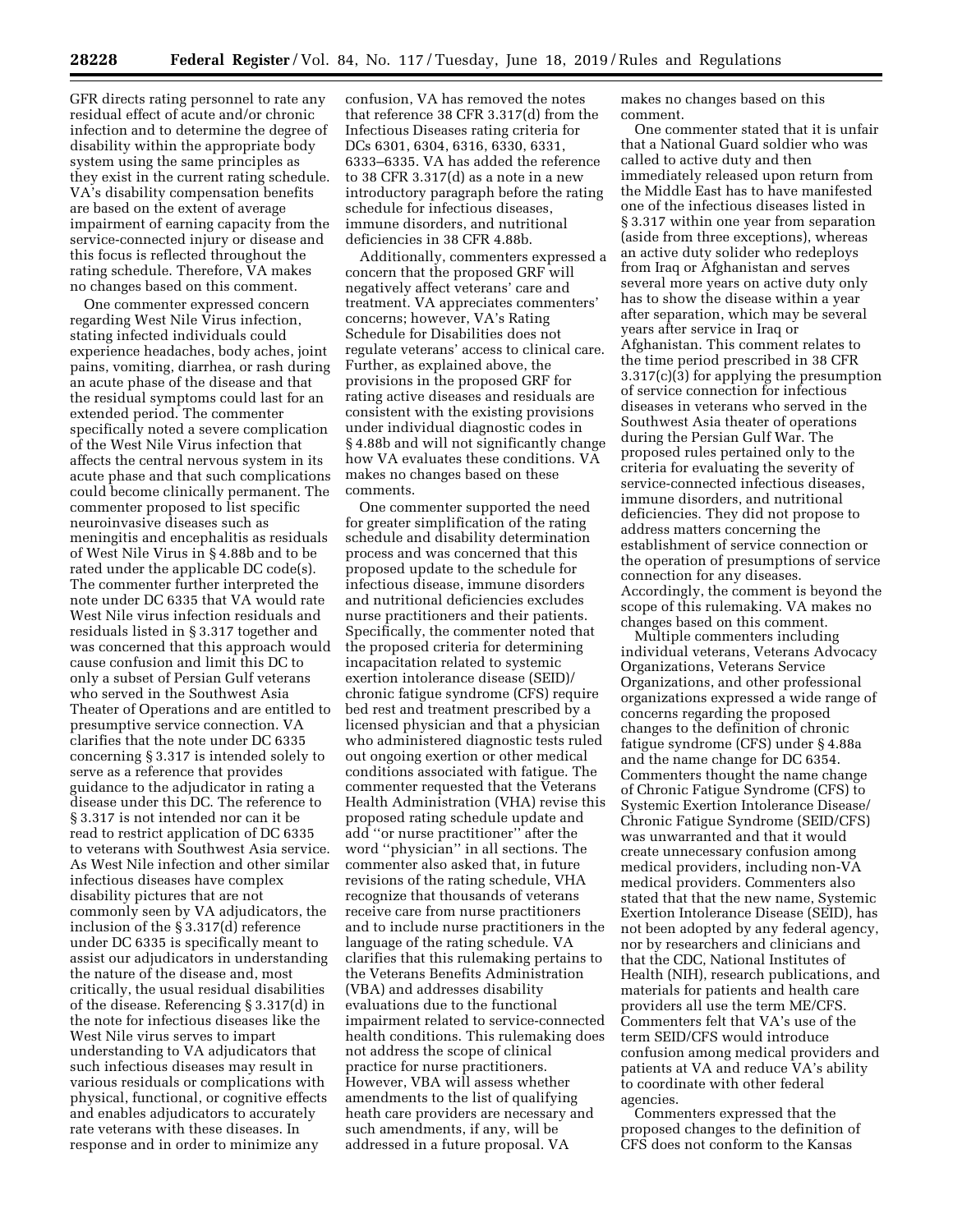Criteria (2000), the Centers for Disease Control (CDC) Chronic Multisymptom Illness (CMI) criteria, and to those used in VA-funded research into Gulf War Illness (GWI) and that the proposed definition is not compatible with the department of Defense (DoD) Congressionally Directed Medical Research Programs (CDMRP) for CMI. Commenters stated that VA's proposed combination of the Institute of Medicine (IOM) reevaluation of CFS as SEID with the 1994 Fukuda criteria for CFS presents an amalgamation that is not based in evidence nor discussed in any publications. The commenters expressed concern that VA did not follow any recommendations from the IOM, the Gulf War Research Advisory Committee (RAC), CDC, or other agencies and this combination is for an entirely new entity that is not known by World Health Organization, International Classification of Diseases, Tenth Revision (ICD–10) or other medical classification system and that the VA proposed definition is not compatible with the one mandated by DoD's CDMRP for CMI and the Kansas Criteria to qualify for GWI research funding.

Commenters noted that VA did not consult the RAC on these proposed changes and stated that the RAC is responsible for understanding the definitions and entirety of the condition. Commenters also were concerned that the proposed changes would leave those Gulf War veterans who receive care and services for CFS, vulnerable to VA manipulation of their care and services. The commenters suggested that CFS should be studied by the Gulf War research community, the veteran community, CFS researchers, the RAC, and independent medical professionals and that VA rely on the recommendations from these parties as a guide for new criteria updates and to ascertain if these changes are even warranted. Commenters also stated that VA would be directly and negatively impacting more than 300,000 Gulf War veterans suffering from Gulf War Illness by not relying on the studies from these parties and by combining, in whole or in part, the 2015 Systemic Exertion Intolerance Disease (SEID) and the 1994 Fukuda CDC criteria for Chronic Fatigue Syndrome (CFS) into what would be called SEID/CFS.

Commenters felt that VA's adoption of the Fukuda criteria is a step backwards that will perpetuate diagnostic inaccuracy and cause harm to Myalgic Encephalomyelitis/Chronic Fatigue Syndrome (ME/CFS) patients served by the VA. Commenters referenced the 2015 IOM Report to state that the

Fukuda criteria were overly broad because they do not require the hallmark symptom of post-exertional malaise and should not be used because of the possibility of misdiagnosing patients with other conditions. Commenters believed that VA's reliance on outdated Fukuda diagnostic criteria would cause harm to veterans with ME/ CFS through misdiagnosis and cause a mismatch with the diagnostic criteria in use elsewhere. Commenters suggested that VA adopt ME/CFS or ME/CFS/SEID title for the illness to stay in alignment with the greater ME/CFS community, to include patients, doctors, and researchers. Commenters felt that VA's proposed revisions were based on financial reasons in order to revoke benefits from existing veterans and prevent other veterans from receiving this combined diagnosis of SEID/CFS.

Commenters also provided questions and recommended that VA adopt ME/ CFS instead of SEID/CFS; reject the Fukuda criteria; and adopt the IOM diagnostic criteria.

Another recommendation was for VA to revise § 4.88a to more closely mirror the diagnostic standard endorsed by the IOM and CDC and eliminate the listed exclusions to allow the veterans' examining and/or treating physician to make a final determination as to the appropriate diagnosis for veterans. In addition, commenters recommended that VA should broaden the group of medical professionals authorized to prescribe bed rest and treatment to meet the incapacitation standard.

While VA received some support for updating its definition of CFS, VA considered these comments and concerns and concluded that this proposed update to § 4.88a is premature and that additional research is needed to provide a more comprehensive way to determine the disabling effects of CFS and associated conditions. Therefore, VA is withdrawing its proposal to amend § 4.88a Chronic Fatigue Syndrome. To ensure that the full range of relevant factors is adequately addressed, VA intends to establish a work group to specifically address this condition. Upon assessment of the work group's findings, VA will determine whether amendments to § 4.88a are necessary and such amendments, if any, will be addressed in a future proposal.

VA makes one clarifying change to the criteria for a 10 percent disability rating under DC 6351, HIV-related illness. In the proposed rule, VA proposed to replace the phrase ''definite medical symptoms'' with ''HIV-related constitutional symptoms'' but stated that we would otherwise make no change to the criteria for a 10 percent

evaluation. The prior criteria for a 10 percent evaluation read: ''Following development of definite medical symptoms, T4 cells of 200 or more and less than 500, and on approved medication(s), or with evidence of depression or memory loss with employment limitations.'' We proposed to revise this to read: ''Following development of HIV-related constitutional symptoms; T4 cell count between 200 and 500, and use of approved medication(s); or with evidence of depression or memory loss with employment limitations.'' In its review of the final rule, VA realized that the prior text for a 10 percent disability rating was unclear because it listed four criteria, separated by commas, but used "and" between the second and third criteria, while using ''or'' between the third and fourth criteria. The proposed text listed three criteria, separated by semicolons, with the second of those criteria encompassing both the second and third criteria of the prior text, joined by the word ''and''. We recognize that the combination of punctuation and conjunctions in both the prior and the propsed text could create confusion. Accordingly, VA revises the text for a 10 percent disability rating to read: ''Following development of HIV-related constitutional symptoms; T4 cell count between 200 and 500; use of approved medication(s); or with evidence of depression or memory loss with employment limitations.'' This clarifies that the text includes four separate criteria, consistent with the prior text, but will eliminate the potential confusion caused by the term ''and'' between two of those criteria. This will ensure that the provision is implemented in the manner most consistent with VA's intent and most favorable to veterans. VA appreciates the comments submitted in response to the proposed rule. Based on the rationale stated in the proposed rule and in this document, the proposed rule is adopted as a final rule with the changes noted above.

#### **Effective Date of Final Rule**

VBA personnel utilize the Veterans Benefit Management System for Rating (VBMS–R) to process disability compensation claims that involve disability evaluations made under the VASRD. In order to ensure that there is no delay in processing veterans' claims, VA must coordinate the effective date of this final rule with corresponding VBMS–R system updates. As such, this final rule will apply effective August 11, 2019, the date VBMS–R system updates related to this final rule will be complete.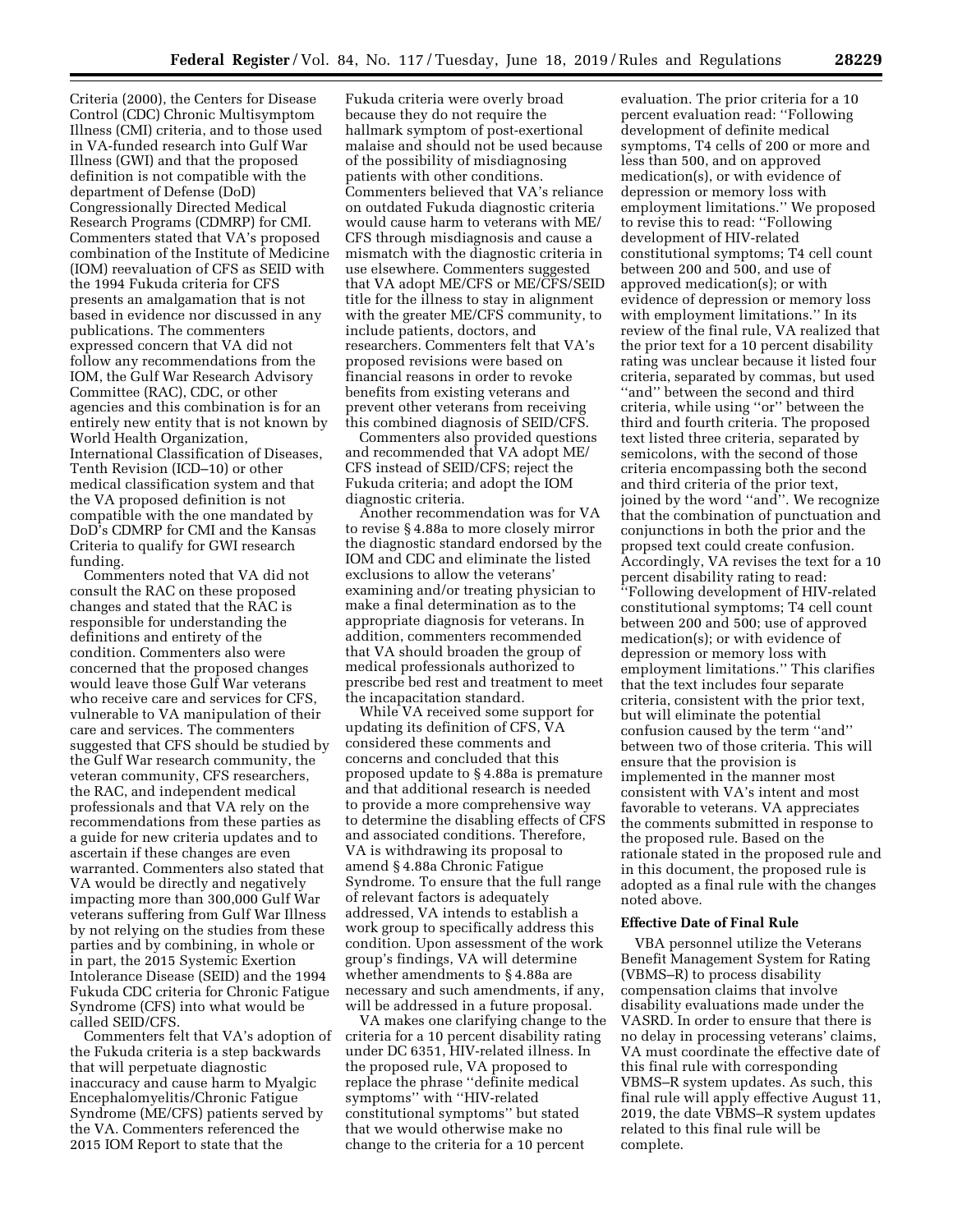# **Executive Orders 12866, 13563, and 13771**

Executive Orders 12866 and 13563 direct agencies to assess the costs and benefits of available regulatory alternatives and, when regulation is necessary, to select regulatory approaches that maximize net benefits (including potential economic, environmental, public health and safety effects, and other advantages; distributive impacts; and equity). Executive Order 13563 (Improving Regulation and Regulatory Review) emphasizes the importance of quantifying both costs and benefits, reducing costs, harmonizing rules, and promoting flexibility. Executive Order 12866 (Regulatory Planning and Review) defines a ''significant regulatory action,'' which requires review by the Office of Management and Budget (OMB), as any regulatory action that is likely to result in a rule that may: (1) Have an annual effect on the economy of \$100 million or more or adversely affect in a material way the economy, a sector of the economy, productivity, competition, jobs, the environment, public health or safety, or State, local, or tribal governments or communities; (2) Create a serious inconsistency or otherwise interfere with an action taken or planned by another agency; (3) Materially alter the budgetary impact of entitlements, grants, user fees, or loan programs or the rights and obligations of recipients thereof; or (4) Raise novel legal or policy issues arising out of legal mandates, the President's priorities, or the principles set forth in the Executive Order.

The economic, interagency, budgetary, legal, and policy implications of this regulatory action have been examined and it has been determined not to be a significant regulatory action under Executive Order 12866. VA's impact analysis can be found as a supporting document at *http://www.regulations.gov,* usually within 48 hours after the rulemaking document is published. Additionally, a copy of the rulemaking and its impact analysis are available on VA's website at *http://www.va.gov/orpm* by following the link for VA Regulations Published from FY 2004 through FYTD. This rule is not an E.O. 13771 regulatory action

because this rule is not significant under E.O. 12866.

#### **Regulatory Flexibility Act**

The Secretary hereby certifies that this final rule will not have a significant economic impact on a substantial number of small entities as they are defined in the Regulatory Flexibility Act, 5 U.S.C. 601–612. This final rule will not affect any small entities. Therefore, pursuant to 5 U.S.C. 605(b), this rulemaking is exempt from the initial and final regulatory flexibility analysis requirements of sections 603 and 604.

#### **Unfunded Mandates**

The Unfunded Mandates Reform Act of 1995 requires, at 2 U.S.C. 1532, that agencies prepare an assessment of anticipated costs and benefits before issuing any rule that may result in the expenditure by State, local, and tribal governments, in the aggregate, or by the private sector, of \$100 million or more (adjusted annually for inflation) in any one year. This final rule will have no such effect on State, local, and tribal governments, or on the private sector.

#### **Paperwork Reduction Act**

This final rule contains no provisions constituting a collection of information under the Paperwork Reduction Act of 1995 (44 U.S.C. 3501–3521).

#### **Catalog of Federal Domestic Assistance**

The Catalog of Federal Domestic Assistance program numbers and titles for this rule are 64.102, Compensation for Service-Connected Deaths for Veterans' Dependents; 64.105, Pension to Veterans, Surviving Spouses, and Children; 64.109, Veterans Compensation for Service-Connected Disability; and 64.110, Veterans Dependency and Indemnity Compensation for Service-Connected Death.

### **List of Subjects in 38 CFR Part 4**

Disability benefits, Pensions, Veterans.

# **Signing Authority**

The Secretary of Veterans Affairs approved this document and authorized the undersigned to sign and submit the document to the Office of the Federal

Register for publication electronically as an official document of the Department of Veterans Affairs. Robert L. Wilkie, Secretary, Department of Veterans Affairs, approved this document on May 20, 2019, for publication.

Dated: May 20, 2019.

#### **Jeffrey M. Martin,**

*Assistant Director, Office of Regulation Policy & Management, Office of the Secretary, Department of Veterans Affairs.* 

For the reasons stated in the preamble, the Department of Veterans Affairs amends 38 CFR part 4 as set forth below:

# **PART 4—SCHEDULE FOR RATING DISABILITIES**

■ 1. The authority citation for part 4 continues to read as follows:

**Authority:** 38 U.S.C. 1155, unless otherwise noted.

- 2. Amend § 4.88b by:
- a. Adding introductory text;

■ b. Adding the entry "General Rating Formula for Infectious Diseases:'' before the entry for diagnostic code 6300;

■ c. Revising the entries for diagnostic codes 6300 through 6302 and 6304 through 6311;

■ d. Adding in numerical order an entry for diagnostic code 6312;

■ e. Revising the entries for diagnostic codes 6316 through 6320;

■ f. Adding in numerical order entries for diagnostic codes 6325, 6326, 6329 through 6331, and 6333 through 6335; and

■ g. Revising the entries for diagnostic codes 6351 and 6354.

The additions and revisions read as follows:

#### **§ 4.88b Schedule of ratings-infectious diseases, immune disorders, and nutritional deficiencies.**

**Note:** Rate any residual disability of infection within the appropriate body system as indicated by the notes in the evaluation criteria. As applicable, consider the longterm health effects potentially associated with infectious diseases as listed in § 3.317(d) of this chapter, specifically Brucellosis, Campylobacter jejuni, Coxiella burnetii (Q fever), Malaria, Mycobacterium Tuberculosis, Nontyphoid Salmonella, Shigella, Visceral Leishmaniasis, and West Nile virus.

Rating

*General Rating Formula for Infectious Diseases:* 

For active disease ............................................................................................................................................................................ 100

After active disease has resolved, rate at 0 percent for infection. Rate any residual disability of infection within the appropriate body system.

6300 Vibriosis (Cholera, Non-cholera):

Evaluate under the General Rating Formula.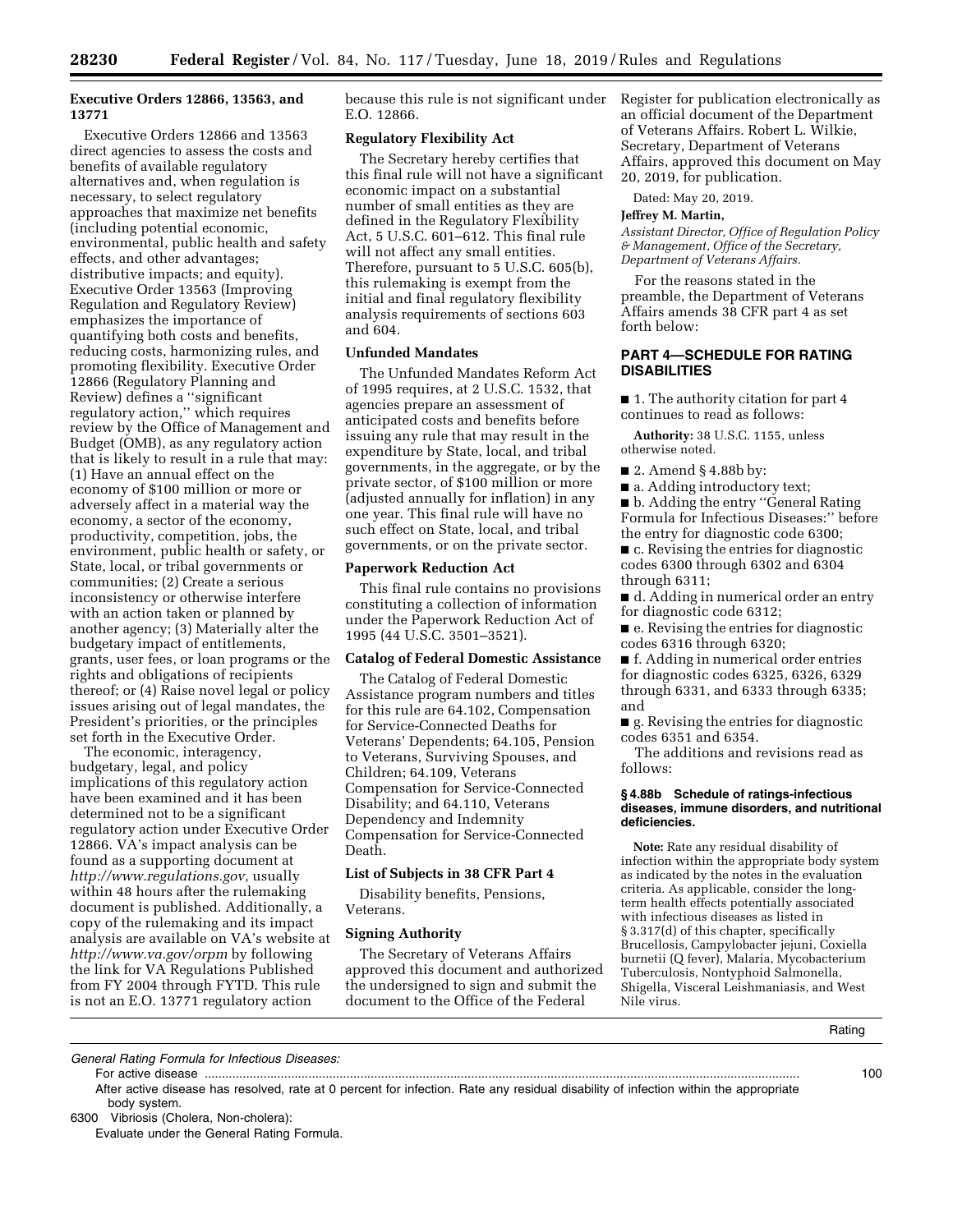| Note: Rate residuals of cholera and non-cholera vibrio infections, such as renal failure, skin, and musculoskeletal conditions,<br>within the appropriate body system.<br>6301 Visceral leishmaniasis:<br>100<br>Note 1: Continue a 100 percent evaluation beyond the cessation of treatment for active disease. Six months after discontinu-<br>ance of such treatment, determine the appropriate disability rating by mandatory VA examination. Any change in evaluation<br>based upon that or any subsequent examination shall be subject to the provisions of §3.105(e) of this chapter. Thereafter,<br>rate under the appropriate body system any residual disability of infection, which includes, but is not limited to liver damage<br>and bone marrow disease.<br>Note 2: Confirm the recurrence of active infection by culture, histopathology, or other diagnostic laboratory testing.<br>6302 Leprosy (Hansen's disease):<br>100<br>Note: Continue a 100 percent evaluation beyond the cessation of treatment for active disease. Six months after discontinu-<br>ance of such treatment, determine the appropriate disability rating by mandatory VA examination. Any change in evaluation<br>based upon that or any subsequent examination shall be subject to the provisions of §3.105(e) of this chapter. Thereafter,<br>rate under the appropriate body system any residual disability of infection, which includes, but is not limited to, skin lesions,<br>peripheral neuropathy, or amputations.<br>6304 Malaria:<br>Evaluate under the General Rating Formula.<br>Note 1: The diagnosis of malaria, both initially and during relapse, depends on the identification of the malarial parasites in<br>smears or other specific diagnostic laboratory tests such as antigen<br>detection,<br>immunologic<br>blood<br>(immunochromatographic) tests, and molecular testing such as polymerase chain reaction tests.<br>Note 2: Rate under the appropriate body system any residual disability of infection, which includes, but is not limited to, liver<br>or splenic damage, and central nervous system conditions.<br>6305 Lymphatic filariasis, to include elephantiasis:<br>Evaluate under the General Rating Formula.<br>Note: Rate under the appropriate body system any residual disability of infection, which includes, but is not limited to,<br>epididymitis, lymphangitis, lymphatic obstruction, or lymphedema affecting extremities, genitals, and/or breasts.<br>6306 Bartonellosis:<br>Evaluate under the General Rating Formula.<br>Note: Rate under the appropriate body system any residual disability of infection, which includes, but is not limited to, endo-<br>carditis or skin lesions.<br>6307 Plague:<br>Evaluate under the General Rating Formula.<br>Note: Rate under the appropriate body system any residual disability of infection.<br>6308 Relapsing Fever:<br>Evaluate under the General Rating Formula.<br>Note: Rate under the appropriate body system any residual disability of infection, which includes, but is not limited to, liver or<br>spleen damage, iritis, uveitis, or central nervous system involvement.<br>6309 Rheumatic fever:<br>Evaluate under the General Rating Formula.<br>Note: Rate under the appropriate body system any residual disability of infection, which includes, but is not limited to, heart<br>damage.<br>6310 Syphilis, and other treponema infections:<br>Note: Rate under the appropriate body system any residual disability of infection, which includes, but is not limited to, dis-<br>eases of the nervous system, vascular system, eyes, or ears (see DC 7004, DC 8013, DC 8014, DC 8015, and DC 9301).<br>6311 Tuberculosis, miliary:<br>100<br>Inactive disease: See §§4.88c and 4.89.<br>Note 1: Confirm the recurrence of active infection by culture, histopathology, or other diagnostic laboratory testing.<br>Note 2: Rate under the appropriate body system any residual disability of infection which includes, but is not limited to, skin<br>conditions and conditions of the respiratory, central nervous, musculoskeletal, ocular, gastrointestinal, and genitourinary<br>systems and those residuals listed in §4.88c.<br>6312 Nontuberculosis mycobacterium infection:<br>100<br>Note 1: Continue the rating of 100 percent for the duration of treatment for active disease followed by a mandatory VA exam.<br>If there is no relapse, rate on residuals. Any change in evaluation based upon that or any subsequent examination shall be<br>subject to the provisions of $\S 3.105(e)$ of this chapter.<br>Note 2: Confirm the recurrence of active infection by culture, histopathology, or other diagnostic laboratory testing.<br>Note 3: Rate under the appropriate body system any residual disability of infection which includes, but is not limited to, skin<br>conditions and conditions of the respiratory, central nervous, musculoskeletal, ocular, gastrointestinal, and genitourinary<br>systems and those residuals listed in §4.88c.<br>$\star$<br>6316 Brucellosis:<br>Evaluate under the General Rating Formula.<br>Note 1: Culture, serologic testing, or both must confirm the initial diagnosis and recurrence of active infection.<br>Note 2: Rate under the appropriate body system any residual disability of infection, which includes, but is not limited to, men-<br>ingitis, liver, spleen and musculoskeletal conditions.<br>6317 Rickettsial, ehrlichia, and anaplasma infections:<br>Evaluate under the General Rating Formula. |                                                                                                                                  | Rating |
|------------------------------------------------------------------------------------------------------------------------------------------------------------------------------------------------------------------------------------------------------------------------------------------------------------------------------------------------------------------------------------------------------------------------------------------------------------------------------------------------------------------------------------------------------------------------------------------------------------------------------------------------------------------------------------------------------------------------------------------------------------------------------------------------------------------------------------------------------------------------------------------------------------------------------------------------------------------------------------------------------------------------------------------------------------------------------------------------------------------------------------------------------------------------------------------------------------------------------------------------------------------------------------------------------------------------------------------------------------------------------------------------------------------------------------------------------------------------------------------------------------------------------------------------------------------------------------------------------------------------------------------------------------------------------------------------------------------------------------------------------------------------------------------------------------------------------------------------------------------------------------------------------------------------------------------------------------------------------------------------------------------------------------------------------------------------------------------------------------------------------------------------------------------------------------------------------------------------------------------------------------------------------------------------------------------------------------------------------------------------------------------------------------------------------------------------------------------------------------------------------------------------------------------------------------------------------------------------------------------------------------------------------------------------------------------------------------------------------------------------------------------------------------------------------------------------------------------------------------------------------------------------------------------------------------------------------------------------------------------------------------------------------------------------------------------------------------------------------------------------------------------------------------------------------------------------------------------------------------------------------------------------------------------------------------------------------------------------------------------------------------------------------------------------------------------------------------------------------------------------------------------------------------------------------------------------------------------------------------------------------------------------------------------------------------------------------------------------------------------------------------------------------------------------------------------------------------------------------------------------------------------------------------------------------------------------------------------------------------------------------------------------------------------------------------------------------------------------------------------------------------------------------------------------------------------------------------------------------------------------------------------------------------------------------------------------------------------------------------------------------------------------------------------------------------------------------------------------------------------------------------------------------------------------------------------------------------------------------------------------------------------------------------------------------------------------------------------------------------------------------------------------------------------------------------------------------------------------------------------------------------------------------------------------------------------------------------------------------------------------------------------------------------------------------------------------------------------------------------------------------------------------------------------------------------------------------------------------------------------------------------------------------------------------------------------------------------------------------------------------------------------------------------------------------------------------------------------------------------------------------------------------------------------------------------------------------------------|----------------------------------------------------------------------------------------------------------------------------------|--------|
|                                                                                                                                                                                                                                                                                                                                                                                                                                                                                                                                                                                                                                                                                                                                                                                                                                                                                                                                                                                                                                                                                                                                                                                                                                                                                                                                                                                                                                                                                                                                                                                                                                                                                                                                                                                                                                                                                                                                                                                                                                                                                                                                                                                                                                                                                                                                                                                                                                                                                                                                                                                                                                                                                                                                                                                                                                                                                                                                                                                                                                                                                                                                                                                                                                                                                                                                                                                                                                                                                                                                                                                                                                                                                                                                                                                                                                                                                                                                                                                                                                                                                                                                                                                                                                                                                                                                                                                                                                                                                                                                                                                                                                                                                                                                                                                                                                                                                                                                                                                                                                                                                                                                                                                                                                                                                                                                                                                                                                                                                                                                                                                          |                                                                                                                                  |        |
|                                                                                                                                                                                                                                                                                                                                                                                                                                                                                                                                                                                                                                                                                                                                                                                                                                                                                                                                                                                                                                                                                                                                                                                                                                                                                                                                                                                                                                                                                                                                                                                                                                                                                                                                                                                                                                                                                                                                                                                                                                                                                                                                                                                                                                                                                                                                                                                                                                                                                                                                                                                                                                                                                                                                                                                                                                                                                                                                                                                                                                                                                                                                                                                                                                                                                                                                                                                                                                                                                                                                                                                                                                                                                                                                                                                                                                                                                                                                                                                                                                                                                                                                                                                                                                                                                                                                                                                                                                                                                                                                                                                                                                                                                                                                                                                                                                                                                                                                                                                                                                                                                                                                                                                                                                                                                                                                                                                                                                                                                                                                                                                          |                                                                                                                                  |        |
|                                                                                                                                                                                                                                                                                                                                                                                                                                                                                                                                                                                                                                                                                                                                                                                                                                                                                                                                                                                                                                                                                                                                                                                                                                                                                                                                                                                                                                                                                                                                                                                                                                                                                                                                                                                                                                                                                                                                                                                                                                                                                                                                                                                                                                                                                                                                                                                                                                                                                                                                                                                                                                                                                                                                                                                                                                                                                                                                                                                                                                                                                                                                                                                                                                                                                                                                                                                                                                                                                                                                                                                                                                                                                                                                                                                                                                                                                                                                                                                                                                                                                                                                                                                                                                                                                                                                                                                                                                                                                                                                                                                                                                                                                                                                                                                                                                                                                                                                                                                                                                                                                                                                                                                                                                                                                                                                                                                                                                                                                                                                                                                          |                                                                                                                                  |        |
|                                                                                                                                                                                                                                                                                                                                                                                                                                                                                                                                                                                                                                                                                                                                                                                                                                                                                                                                                                                                                                                                                                                                                                                                                                                                                                                                                                                                                                                                                                                                                                                                                                                                                                                                                                                                                                                                                                                                                                                                                                                                                                                                                                                                                                                                                                                                                                                                                                                                                                                                                                                                                                                                                                                                                                                                                                                                                                                                                                                                                                                                                                                                                                                                                                                                                                                                                                                                                                                                                                                                                                                                                                                                                                                                                                                                                                                                                                                                                                                                                                                                                                                                                                                                                                                                                                                                                                                                                                                                                                                                                                                                                                                                                                                                                                                                                                                                                                                                                                                                                                                                                                                                                                                                                                                                                                                                                                                                                                                                                                                                                                                          |                                                                                                                                  |        |
|                                                                                                                                                                                                                                                                                                                                                                                                                                                                                                                                                                                                                                                                                                                                                                                                                                                                                                                                                                                                                                                                                                                                                                                                                                                                                                                                                                                                                                                                                                                                                                                                                                                                                                                                                                                                                                                                                                                                                                                                                                                                                                                                                                                                                                                                                                                                                                                                                                                                                                                                                                                                                                                                                                                                                                                                                                                                                                                                                                                                                                                                                                                                                                                                                                                                                                                                                                                                                                                                                                                                                                                                                                                                                                                                                                                                                                                                                                                                                                                                                                                                                                                                                                                                                                                                                                                                                                                                                                                                                                                                                                                                                                                                                                                                                                                                                                                                                                                                                                                                                                                                                                                                                                                                                                                                                                                                                                                                                                                                                                                                                                                          |                                                                                                                                  |        |
|                                                                                                                                                                                                                                                                                                                                                                                                                                                                                                                                                                                                                                                                                                                                                                                                                                                                                                                                                                                                                                                                                                                                                                                                                                                                                                                                                                                                                                                                                                                                                                                                                                                                                                                                                                                                                                                                                                                                                                                                                                                                                                                                                                                                                                                                                                                                                                                                                                                                                                                                                                                                                                                                                                                                                                                                                                                                                                                                                                                                                                                                                                                                                                                                                                                                                                                                                                                                                                                                                                                                                                                                                                                                                                                                                                                                                                                                                                                                                                                                                                                                                                                                                                                                                                                                                                                                                                                                                                                                                                                                                                                                                                                                                                                                                                                                                                                                                                                                                                                                                                                                                                                                                                                                                                                                                                                                                                                                                                                                                                                                                                                          |                                                                                                                                  |        |
|                                                                                                                                                                                                                                                                                                                                                                                                                                                                                                                                                                                                                                                                                                                                                                                                                                                                                                                                                                                                                                                                                                                                                                                                                                                                                                                                                                                                                                                                                                                                                                                                                                                                                                                                                                                                                                                                                                                                                                                                                                                                                                                                                                                                                                                                                                                                                                                                                                                                                                                                                                                                                                                                                                                                                                                                                                                                                                                                                                                                                                                                                                                                                                                                                                                                                                                                                                                                                                                                                                                                                                                                                                                                                                                                                                                                                                                                                                                                                                                                                                                                                                                                                                                                                                                                                                                                                                                                                                                                                                                                                                                                                                                                                                                                                                                                                                                                                                                                                                                                                                                                                                                                                                                                                                                                                                                                                                                                                                                                                                                                                                                          |                                                                                                                                  |        |
|                                                                                                                                                                                                                                                                                                                                                                                                                                                                                                                                                                                                                                                                                                                                                                                                                                                                                                                                                                                                                                                                                                                                                                                                                                                                                                                                                                                                                                                                                                                                                                                                                                                                                                                                                                                                                                                                                                                                                                                                                                                                                                                                                                                                                                                                                                                                                                                                                                                                                                                                                                                                                                                                                                                                                                                                                                                                                                                                                                                                                                                                                                                                                                                                                                                                                                                                                                                                                                                                                                                                                                                                                                                                                                                                                                                                                                                                                                                                                                                                                                                                                                                                                                                                                                                                                                                                                                                                                                                                                                                                                                                                                                                                                                                                                                                                                                                                                                                                                                                                                                                                                                                                                                                                                                                                                                                                                                                                                                                                                                                                                                                          |                                                                                                                                  |        |
|                                                                                                                                                                                                                                                                                                                                                                                                                                                                                                                                                                                                                                                                                                                                                                                                                                                                                                                                                                                                                                                                                                                                                                                                                                                                                                                                                                                                                                                                                                                                                                                                                                                                                                                                                                                                                                                                                                                                                                                                                                                                                                                                                                                                                                                                                                                                                                                                                                                                                                                                                                                                                                                                                                                                                                                                                                                                                                                                                                                                                                                                                                                                                                                                                                                                                                                                                                                                                                                                                                                                                                                                                                                                                                                                                                                                                                                                                                                                                                                                                                                                                                                                                                                                                                                                                                                                                                                                                                                                                                                                                                                                                                                                                                                                                                                                                                                                                                                                                                                                                                                                                                                                                                                                                                                                                                                                                                                                                                                                                                                                                                                          |                                                                                                                                  |        |
|                                                                                                                                                                                                                                                                                                                                                                                                                                                                                                                                                                                                                                                                                                                                                                                                                                                                                                                                                                                                                                                                                                                                                                                                                                                                                                                                                                                                                                                                                                                                                                                                                                                                                                                                                                                                                                                                                                                                                                                                                                                                                                                                                                                                                                                                                                                                                                                                                                                                                                                                                                                                                                                                                                                                                                                                                                                                                                                                                                                                                                                                                                                                                                                                                                                                                                                                                                                                                                                                                                                                                                                                                                                                                                                                                                                                                                                                                                                                                                                                                                                                                                                                                                                                                                                                                                                                                                                                                                                                                                                                                                                                                                                                                                                                                                                                                                                                                                                                                                                                                                                                                                                                                                                                                                                                                                                                                                                                                                                                                                                                                                                          |                                                                                                                                  |        |
|                                                                                                                                                                                                                                                                                                                                                                                                                                                                                                                                                                                                                                                                                                                                                                                                                                                                                                                                                                                                                                                                                                                                                                                                                                                                                                                                                                                                                                                                                                                                                                                                                                                                                                                                                                                                                                                                                                                                                                                                                                                                                                                                                                                                                                                                                                                                                                                                                                                                                                                                                                                                                                                                                                                                                                                                                                                                                                                                                                                                                                                                                                                                                                                                                                                                                                                                                                                                                                                                                                                                                                                                                                                                                                                                                                                                                                                                                                                                                                                                                                                                                                                                                                                                                                                                                                                                                                                                                                                                                                                                                                                                                                                                                                                                                                                                                                                                                                                                                                                                                                                                                                                                                                                                                                                                                                                                                                                                                                                                                                                                                                                          |                                                                                                                                  |        |
|                                                                                                                                                                                                                                                                                                                                                                                                                                                                                                                                                                                                                                                                                                                                                                                                                                                                                                                                                                                                                                                                                                                                                                                                                                                                                                                                                                                                                                                                                                                                                                                                                                                                                                                                                                                                                                                                                                                                                                                                                                                                                                                                                                                                                                                                                                                                                                                                                                                                                                                                                                                                                                                                                                                                                                                                                                                                                                                                                                                                                                                                                                                                                                                                                                                                                                                                                                                                                                                                                                                                                                                                                                                                                                                                                                                                                                                                                                                                                                                                                                                                                                                                                                                                                                                                                                                                                                                                                                                                                                                                                                                                                                                                                                                                                                                                                                                                                                                                                                                                                                                                                                                                                                                                                                                                                                                                                                                                                                                                                                                                                                                          |                                                                                                                                  |        |
|                                                                                                                                                                                                                                                                                                                                                                                                                                                                                                                                                                                                                                                                                                                                                                                                                                                                                                                                                                                                                                                                                                                                                                                                                                                                                                                                                                                                                                                                                                                                                                                                                                                                                                                                                                                                                                                                                                                                                                                                                                                                                                                                                                                                                                                                                                                                                                                                                                                                                                                                                                                                                                                                                                                                                                                                                                                                                                                                                                                                                                                                                                                                                                                                                                                                                                                                                                                                                                                                                                                                                                                                                                                                                                                                                                                                                                                                                                                                                                                                                                                                                                                                                                                                                                                                                                                                                                                                                                                                                                                                                                                                                                                                                                                                                                                                                                                                                                                                                                                                                                                                                                                                                                                                                                                                                                                                                                                                                                                                                                                                                                                          |                                                                                                                                  |        |
|                                                                                                                                                                                                                                                                                                                                                                                                                                                                                                                                                                                                                                                                                                                                                                                                                                                                                                                                                                                                                                                                                                                                                                                                                                                                                                                                                                                                                                                                                                                                                                                                                                                                                                                                                                                                                                                                                                                                                                                                                                                                                                                                                                                                                                                                                                                                                                                                                                                                                                                                                                                                                                                                                                                                                                                                                                                                                                                                                                                                                                                                                                                                                                                                                                                                                                                                                                                                                                                                                                                                                                                                                                                                                                                                                                                                                                                                                                                                                                                                                                                                                                                                                                                                                                                                                                                                                                                                                                                                                                                                                                                                                                                                                                                                                                                                                                                                                                                                                                                                                                                                                                                                                                                                                                                                                                                                                                                                                                                                                                                                                                                          |                                                                                                                                  |        |
|                                                                                                                                                                                                                                                                                                                                                                                                                                                                                                                                                                                                                                                                                                                                                                                                                                                                                                                                                                                                                                                                                                                                                                                                                                                                                                                                                                                                                                                                                                                                                                                                                                                                                                                                                                                                                                                                                                                                                                                                                                                                                                                                                                                                                                                                                                                                                                                                                                                                                                                                                                                                                                                                                                                                                                                                                                                                                                                                                                                                                                                                                                                                                                                                                                                                                                                                                                                                                                                                                                                                                                                                                                                                                                                                                                                                                                                                                                                                                                                                                                                                                                                                                                                                                                                                                                                                                                                                                                                                                                                                                                                                                                                                                                                                                                                                                                                                                                                                                                                                                                                                                                                                                                                                                                                                                                                                                                                                                                                                                                                                                                                          |                                                                                                                                  |        |
|                                                                                                                                                                                                                                                                                                                                                                                                                                                                                                                                                                                                                                                                                                                                                                                                                                                                                                                                                                                                                                                                                                                                                                                                                                                                                                                                                                                                                                                                                                                                                                                                                                                                                                                                                                                                                                                                                                                                                                                                                                                                                                                                                                                                                                                                                                                                                                                                                                                                                                                                                                                                                                                                                                                                                                                                                                                                                                                                                                                                                                                                                                                                                                                                                                                                                                                                                                                                                                                                                                                                                                                                                                                                                                                                                                                                                                                                                                                                                                                                                                                                                                                                                                                                                                                                                                                                                                                                                                                                                                                                                                                                                                                                                                                                                                                                                                                                                                                                                                                                                                                                                                                                                                                                                                                                                                                                                                                                                                                                                                                                                                                          |                                                                                                                                  |        |
|                                                                                                                                                                                                                                                                                                                                                                                                                                                                                                                                                                                                                                                                                                                                                                                                                                                                                                                                                                                                                                                                                                                                                                                                                                                                                                                                                                                                                                                                                                                                                                                                                                                                                                                                                                                                                                                                                                                                                                                                                                                                                                                                                                                                                                                                                                                                                                                                                                                                                                                                                                                                                                                                                                                                                                                                                                                                                                                                                                                                                                                                                                                                                                                                                                                                                                                                                                                                                                                                                                                                                                                                                                                                                                                                                                                                                                                                                                                                                                                                                                                                                                                                                                                                                                                                                                                                                                                                                                                                                                                                                                                                                                                                                                                                                                                                                                                                                                                                                                                                                                                                                                                                                                                                                                                                                                                                                                                                                                                                                                                                                                                          |                                                                                                                                  |        |
|                                                                                                                                                                                                                                                                                                                                                                                                                                                                                                                                                                                                                                                                                                                                                                                                                                                                                                                                                                                                                                                                                                                                                                                                                                                                                                                                                                                                                                                                                                                                                                                                                                                                                                                                                                                                                                                                                                                                                                                                                                                                                                                                                                                                                                                                                                                                                                                                                                                                                                                                                                                                                                                                                                                                                                                                                                                                                                                                                                                                                                                                                                                                                                                                                                                                                                                                                                                                                                                                                                                                                                                                                                                                                                                                                                                                                                                                                                                                                                                                                                                                                                                                                                                                                                                                                                                                                                                                                                                                                                                                                                                                                                                                                                                                                                                                                                                                                                                                                                                                                                                                                                                                                                                                                                                                                                                                                                                                                                                                                                                                                                                          |                                                                                                                                  |        |
|                                                                                                                                                                                                                                                                                                                                                                                                                                                                                                                                                                                                                                                                                                                                                                                                                                                                                                                                                                                                                                                                                                                                                                                                                                                                                                                                                                                                                                                                                                                                                                                                                                                                                                                                                                                                                                                                                                                                                                                                                                                                                                                                                                                                                                                                                                                                                                                                                                                                                                                                                                                                                                                                                                                                                                                                                                                                                                                                                                                                                                                                                                                                                                                                                                                                                                                                                                                                                                                                                                                                                                                                                                                                                                                                                                                                                                                                                                                                                                                                                                                                                                                                                                                                                                                                                                                                                                                                                                                                                                                                                                                                                                                                                                                                                                                                                                                                                                                                                                                                                                                                                                                                                                                                                                                                                                                                                                                                                                                                                                                                                                                          |                                                                                                                                  |        |
|                                                                                                                                                                                                                                                                                                                                                                                                                                                                                                                                                                                                                                                                                                                                                                                                                                                                                                                                                                                                                                                                                                                                                                                                                                                                                                                                                                                                                                                                                                                                                                                                                                                                                                                                                                                                                                                                                                                                                                                                                                                                                                                                                                                                                                                                                                                                                                                                                                                                                                                                                                                                                                                                                                                                                                                                                                                                                                                                                                                                                                                                                                                                                                                                                                                                                                                                                                                                                                                                                                                                                                                                                                                                                                                                                                                                                                                                                                                                                                                                                                                                                                                                                                                                                                                                                                                                                                                                                                                                                                                                                                                                                                                                                                                                                                                                                                                                                                                                                                                                                                                                                                                                                                                                                                                                                                                                                                                                                                                                                                                                                                                          |                                                                                                                                  |        |
|                                                                                                                                                                                                                                                                                                                                                                                                                                                                                                                                                                                                                                                                                                                                                                                                                                                                                                                                                                                                                                                                                                                                                                                                                                                                                                                                                                                                                                                                                                                                                                                                                                                                                                                                                                                                                                                                                                                                                                                                                                                                                                                                                                                                                                                                                                                                                                                                                                                                                                                                                                                                                                                                                                                                                                                                                                                                                                                                                                                                                                                                                                                                                                                                                                                                                                                                                                                                                                                                                                                                                                                                                                                                                                                                                                                                                                                                                                                                                                                                                                                                                                                                                                                                                                                                                                                                                                                                                                                                                                                                                                                                                                                                                                                                                                                                                                                                                                                                                                                                                                                                                                                                                                                                                                                                                                                                                                                                                                                                                                                                                                                          |                                                                                                                                  |        |
|                                                                                                                                                                                                                                                                                                                                                                                                                                                                                                                                                                                                                                                                                                                                                                                                                                                                                                                                                                                                                                                                                                                                                                                                                                                                                                                                                                                                                                                                                                                                                                                                                                                                                                                                                                                                                                                                                                                                                                                                                                                                                                                                                                                                                                                                                                                                                                                                                                                                                                                                                                                                                                                                                                                                                                                                                                                                                                                                                                                                                                                                                                                                                                                                                                                                                                                                                                                                                                                                                                                                                                                                                                                                                                                                                                                                                                                                                                                                                                                                                                                                                                                                                                                                                                                                                                                                                                                                                                                                                                                                                                                                                                                                                                                                                                                                                                                                                                                                                                                                                                                                                                                                                                                                                                                                                                                                                                                                                                                                                                                                                                                          |                                                                                                                                  |        |
|                                                                                                                                                                                                                                                                                                                                                                                                                                                                                                                                                                                                                                                                                                                                                                                                                                                                                                                                                                                                                                                                                                                                                                                                                                                                                                                                                                                                                                                                                                                                                                                                                                                                                                                                                                                                                                                                                                                                                                                                                                                                                                                                                                                                                                                                                                                                                                                                                                                                                                                                                                                                                                                                                                                                                                                                                                                                                                                                                                                                                                                                                                                                                                                                                                                                                                                                                                                                                                                                                                                                                                                                                                                                                                                                                                                                                                                                                                                                                                                                                                                                                                                                                                                                                                                                                                                                                                                                                                                                                                                                                                                                                                                                                                                                                                                                                                                                                                                                                                                                                                                                                                                                                                                                                                                                                                                                                                                                                                                                                                                                                                                          |                                                                                                                                  |        |
|                                                                                                                                                                                                                                                                                                                                                                                                                                                                                                                                                                                                                                                                                                                                                                                                                                                                                                                                                                                                                                                                                                                                                                                                                                                                                                                                                                                                                                                                                                                                                                                                                                                                                                                                                                                                                                                                                                                                                                                                                                                                                                                                                                                                                                                                                                                                                                                                                                                                                                                                                                                                                                                                                                                                                                                                                                                                                                                                                                                                                                                                                                                                                                                                                                                                                                                                                                                                                                                                                                                                                                                                                                                                                                                                                                                                                                                                                                                                                                                                                                                                                                                                                                                                                                                                                                                                                                                                                                                                                                                                                                                                                                                                                                                                                                                                                                                                                                                                                                                                                                                                                                                                                                                                                                                                                                                                                                                                                                                                                                                                                                                          |                                                                                                                                  |        |
|                                                                                                                                                                                                                                                                                                                                                                                                                                                                                                                                                                                                                                                                                                                                                                                                                                                                                                                                                                                                                                                                                                                                                                                                                                                                                                                                                                                                                                                                                                                                                                                                                                                                                                                                                                                                                                                                                                                                                                                                                                                                                                                                                                                                                                                                                                                                                                                                                                                                                                                                                                                                                                                                                                                                                                                                                                                                                                                                                                                                                                                                                                                                                                                                                                                                                                                                                                                                                                                                                                                                                                                                                                                                                                                                                                                                                                                                                                                                                                                                                                                                                                                                                                                                                                                                                                                                                                                                                                                                                                                                                                                                                                                                                                                                                                                                                                                                                                                                                                                                                                                                                                                                                                                                                                                                                                                                                                                                                                                                                                                                                                                          |                                                                                                                                  |        |
|                                                                                                                                                                                                                                                                                                                                                                                                                                                                                                                                                                                                                                                                                                                                                                                                                                                                                                                                                                                                                                                                                                                                                                                                                                                                                                                                                                                                                                                                                                                                                                                                                                                                                                                                                                                                                                                                                                                                                                                                                                                                                                                                                                                                                                                                                                                                                                                                                                                                                                                                                                                                                                                                                                                                                                                                                                                                                                                                                                                                                                                                                                                                                                                                                                                                                                                                                                                                                                                                                                                                                                                                                                                                                                                                                                                                                                                                                                                                                                                                                                                                                                                                                                                                                                                                                                                                                                                                                                                                                                                                                                                                                                                                                                                                                                                                                                                                                                                                                                                                                                                                                                                                                                                                                                                                                                                                                                                                                                                                                                                                                                                          |                                                                                                                                  |        |
|                                                                                                                                                                                                                                                                                                                                                                                                                                                                                                                                                                                                                                                                                                                                                                                                                                                                                                                                                                                                                                                                                                                                                                                                                                                                                                                                                                                                                                                                                                                                                                                                                                                                                                                                                                                                                                                                                                                                                                                                                                                                                                                                                                                                                                                                                                                                                                                                                                                                                                                                                                                                                                                                                                                                                                                                                                                                                                                                                                                                                                                                                                                                                                                                                                                                                                                                                                                                                                                                                                                                                                                                                                                                                                                                                                                                                                                                                                                                                                                                                                                                                                                                                                                                                                                                                                                                                                                                                                                                                                                                                                                                                                                                                                                                                                                                                                                                                                                                                                                                                                                                                                                                                                                                                                                                                                                                                                                                                                                                                                                                                                                          |                                                                                                                                  |        |
|                                                                                                                                                                                                                                                                                                                                                                                                                                                                                                                                                                                                                                                                                                                                                                                                                                                                                                                                                                                                                                                                                                                                                                                                                                                                                                                                                                                                                                                                                                                                                                                                                                                                                                                                                                                                                                                                                                                                                                                                                                                                                                                                                                                                                                                                                                                                                                                                                                                                                                                                                                                                                                                                                                                                                                                                                                                                                                                                                                                                                                                                                                                                                                                                                                                                                                                                                                                                                                                                                                                                                                                                                                                                                                                                                                                                                                                                                                                                                                                                                                                                                                                                                                                                                                                                                                                                                                                                                                                                                                                                                                                                                                                                                                                                                                                                                                                                                                                                                                                                                                                                                                                                                                                                                                                                                                                                                                                                                                                                                                                                                                                          |                                                                                                                                  |        |
|                                                                                                                                                                                                                                                                                                                                                                                                                                                                                                                                                                                                                                                                                                                                                                                                                                                                                                                                                                                                                                                                                                                                                                                                                                                                                                                                                                                                                                                                                                                                                                                                                                                                                                                                                                                                                                                                                                                                                                                                                                                                                                                                                                                                                                                                                                                                                                                                                                                                                                                                                                                                                                                                                                                                                                                                                                                                                                                                                                                                                                                                                                                                                                                                                                                                                                                                                                                                                                                                                                                                                                                                                                                                                                                                                                                                                                                                                                                                                                                                                                                                                                                                                                                                                                                                                                                                                                                                                                                                                                                                                                                                                                                                                                                                                                                                                                                                                                                                                                                                                                                                                                                                                                                                                                                                                                                                                                                                                                                                                                                                                                                          |                                                                                                                                  |        |
|                                                                                                                                                                                                                                                                                                                                                                                                                                                                                                                                                                                                                                                                                                                                                                                                                                                                                                                                                                                                                                                                                                                                                                                                                                                                                                                                                                                                                                                                                                                                                                                                                                                                                                                                                                                                                                                                                                                                                                                                                                                                                                                                                                                                                                                                                                                                                                                                                                                                                                                                                                                                                                                                                                                                                                                                                                                                                                                                                                                                                                                                                                                                                                                                                                                                                                                                                                                                                                                                                                                                                                                                                                                                                                                                                                                                                                                                                                                                                                                                                                                                                                                                                                                                                                                                                                                                                                                                                                                                                                                                                                                                                                                                                                                                                                                                                                                                                                                                                                                                                                                                                                                                                                                                                                                                                                                                                                                                                                                                                                                                                                                          |                                                                                                                                  |        |
|                                                                                                                                                                                                                                                                                                                                                                                                                                                                                                                                                                                                                                                                                                                                                                                                                                                                                                                                                                                                                                                                                                                                                                                                                                                                                                                                                                                                                                                                                                                                                                                                                                                                                                                                                                                                                                                                                                                                                                                                                                                                                                                                                                                                                                                                                                                                                                                                                                                                                                                                                                                                                                                                                                                                                                                                                                                                                                                                                                                                                                                                                                                                                                                                                                                                                                                                                                                                                                                                                                                                                                                                                                                                                                                                                                                                                                                                                                                                                                                                                                                                                                                                                                                                                                                                                                                                                                                                                                                                                                                                                                                                                                                                                                                                                                                                                                                                                                                                                                                                                                                                                                                                                                                                                                                                                                                                                                                                                                                                                                                                                                                          |                                                                                                                                  |        |
|                                                                                                                                                                                                                                                                                                                                                                                                                                                                                                                                                                                                                                                                                                                                                                                                                                                                                                                                                                                                                                                                                                                                                                                                                                                                                                                                                                                                                                                                                                                                                                                                                                                                                                                                                                                                                                                                                                                                                                                                                                                                                                                                                                                                                                                                                                                                                                                                                                                                                                                                                                                                                                                                                                                                                                                                                                                                                                                                                                                                                                                                                                                                                                                                                                                                                                                                                                                                                                                                                                                                                                                                                                                                                                                                                                                                                                                                                                                                                                                                                                                                                                                                                                                                                                                                                                                                                                                                                                                                                                                                                                                                                                                                                                                                                                                                                                                                                                                                                                                                                                                                                                                                                                                                                                                                                                                                                                                                                                                                                                                                                                                          |                                                                                                                                  |        |
|                                                                                                                                                                                                                                                                                                                                                                                                                                                                                                                                                                                                                                                                                                                                                                                                                                                                                                                                                                                                                                                                                                                                                                                                                                                                                                                                                                                                                                                                                                                                                                                                                                                                                                                                                                                                                                                                                                                                                                                                                                                                                                                                                                                                                                                                                                                                                                                                                                                                                                                                                                                                                                                                                                                                                                                                                                                                                                                                                                                                                                                                                                                                                                                                                                                                                                                                                                                                                                                                                                                                                                                                                                                                                                                                                                                                                                                                                                                                                                                                                                                                                                                                                                                                                                                                                                                                                                                                                                                                                                                                                                                                                                                                                                                                                                                                                                                                                                                                                                                                                                                                                                                                                                                                                                                                                                                                                                                                                                                                                                                                                                                          |                                                                                                                                  |        |
|                                                                                                                                                                                                                                                                                                                                                                                                                                                                                                                                                                                                                                                                                                                                                                                                                                                                                                                                                                                                                                                                                                                                                                                                                                                                                                                                                                                                                                                                                                                                                                                                                                                                                                                                                                                                                                                                                                                                                                                                                                                                                                                                                                                                                                                                                                                                                                                                                                                                                                                                                                                                                                                                                                                                                                                                                                                                                                                                                                                                                                                                                                                                                                                                                                                                                                                                                                                                                                                                                                                                                                                                                                                                                                                                                                                                                                                                                                                                                                                                                                                                                                                                                                                                                                                                                                                                                                                                                                                                                                                                                                                                                                                                                                                                                                                                                                                                                                                                                                                                                                                                                                                                                                                                                                                                                                                                                                                                                                                                                                                                                                                          |                                                                                                                                  |        |
|                                                                                                                                                                                                                                                                                                                                                                                                                                                                                                                                                                                                                                                                                                                                                                                                                                                                                                                                                                                                                                                                                                                                                                                                                                                                                                                                                                                                                                                                                                                                                                                                                                                                                                                                                                                                                                                                                                                                                                                                                                                                                                                                                                                                                                                                                                                                                                                                                                                                                                                                                                                                                                                                                                                                                                                                                                                                                                                                                                                                                                                                                                                                                                                                                                                                                                                                                                                                                                                                                                                                                                                                                                                                                                                                                                                                                                                                                                                                                                                                                                                                                                                                                                                                                                                                                                                                                                                                                                                                                                                                                                                                                                                                                                                                                                                                                                                                                                                                                                                                                                                                                                                                                                                                                                                                                                                                                                                                                                                                                                                                                                                          |                                                                                                                                  |        |
|                                                                                                                                                                                                                                                                                                                                                                                                                                                                                                                                                                                                                                                                                                                                                                                                                                                                                                                                                                                                                                                                                                                                                                                                                                                                                                                                                                                                                                                                                                                                                                                                                                                                                                                                                                                                                                                                                                                                                                                                                                                                                                                                                                                                                                                                                                                                                                                                                                                                                                                                                                                                                                                                                                                                                                                                                                                                                                                                                                                                                                                                                                                                                                                                                                                                                                                                                                                                                                                                                                                                                                                                                                                                                                                                                                                                                                                                                                                                                                                                                                                                                                                                                                                                                                                                                                                                                                                                                                                                                                                                                                                                                                                                                                                                                                                                                                                                                                                                                                                                                                                                                                                                                                                                                                                                                                                                                                                                                                                                                                                                                                                          |                                                                                                                                  |        |
|                                                                                                                                                                                                                                                                                                                                                                                                                                                                                                                                                                                                                                                                                                                                                                                                                                                                                                                                                                                                                                                                                                                                                                                                                                                                                                                                                                                                                                                                                                                                                                                                                                                                                                                                                                                                                                                                                                                                                                                                                                                                                                                                                                                                                                                                                                                                                                                                                                                                                                                                                                                                                                                                                                                                                                                                                                                                                                                                                                                                                                                                                                                                                                                                                                                                                                                                                                                                                                                                                                                                                                                                                                                                                                                                                                                                                                                                                                                                                                                                                                                                                                                                                                                                                                                                                                                                                                                                                                                                                                                                                                                                                                                                                                                                                                                                                                                                                                                                                                                                                                                                                                                                                                                                                                                                                                                                                                                                                                                                                                                                                                                          | Note 1: Rate under the appropriate body system any residual disability of infection, which includes, but is not limited to, bone |        |

marrow, spleen, central nervous system, and skin conditions.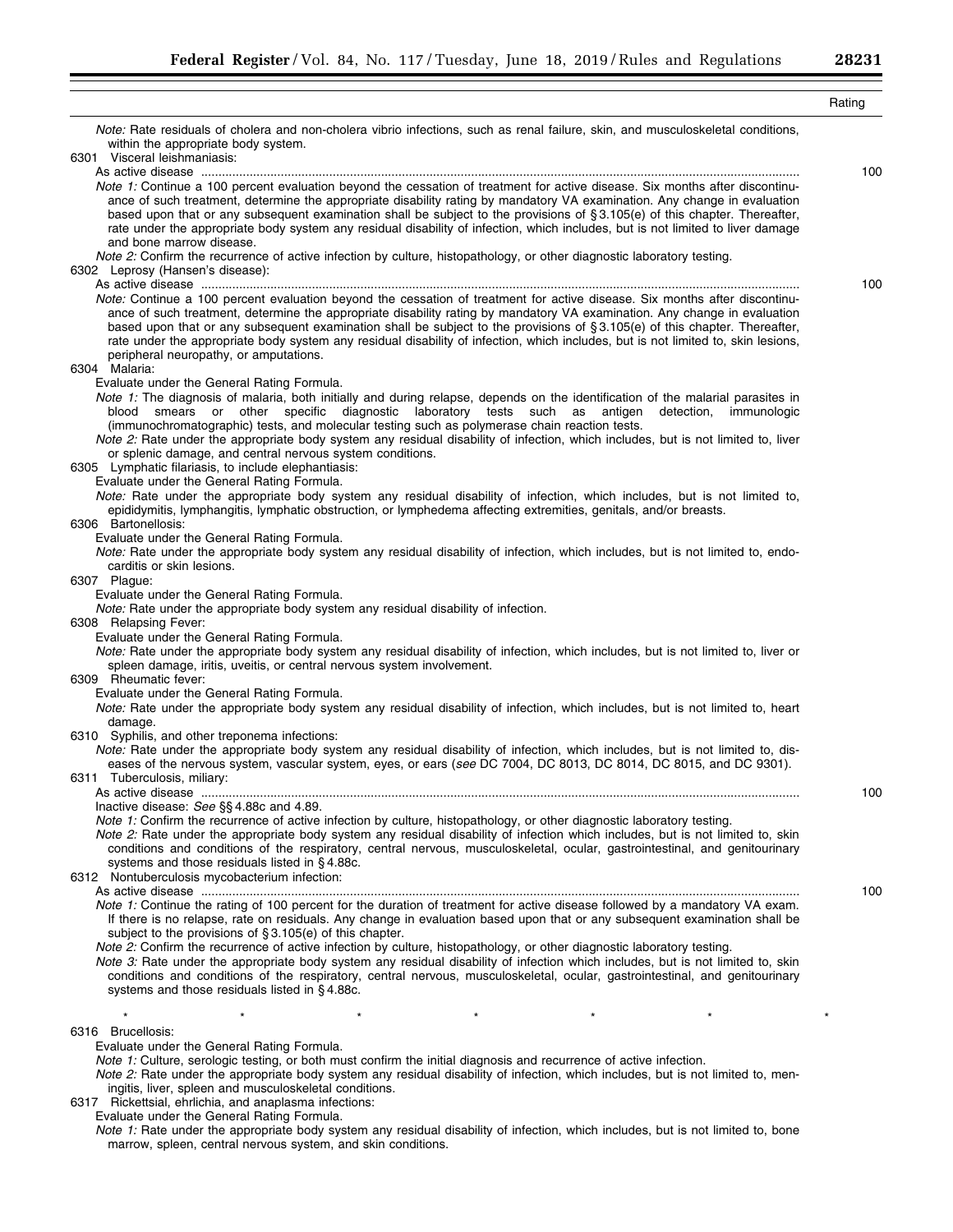|                                                                                                                                                                                                                                                                                                                                                                                             | Rating |
|---------------------------------------------------------------------------------------------------------------------------------------------------------------------------------------------------------------------------------------------------------------------------------------------------------------------------------------------------------------------------------------------|--------|
| Note 2: This diagnostic code includes, but is not limited to, scrub typhus, Rickettsial pox, African tick-borne fever, Rocky<br>Mountain spotted fever, ehrlichiosis, or anaplasmosis.<br>6318 Melioidosis:                                                                                                                                                                                 |        |
| Evaluate under the General Rating Formula.<br>Note 1: Confirm by culture or other specific diagnostic laboratory tests the initial diagnosis and any relapse or chronic activity                                                                                                                                                                                                            |        |
| of infection.<br>Note 2: Rate under the appropriate body system any residual disability of infection, which includes, but is not limited to, arthri-<br>tis, lung lesions, or meningitis.                                                                                                                                                                                                   |        |
| 6319 Lyme disease:<br>Evaluate under the General Rating Formula.                                                                                                                                                                                                                                                                                                                            |        |
| Note: Rate under the appropriate body system any residual disability of infection, which includes, but is not limited to, arthritis,<br>Bell's palsy, radiculopathy, ocular, or cognitive dysfunction.<br>6320 Parasitic diseases otherwise not specified:                                                                                                                                  |        |
| Evaluate under the General Rating Formula.<br><i>Note:</i> Rate under the appropriate body system any residual disability of infection.                                                                                                                                                                                                                                                     |        |
| 6325 Hyperinfection syndrome or disseminated strongyloidiasis:                                                                                                                                                                                                                                                                                                                              |        |
| Note: Continue the rating of 100 percent through active disease followed by a mandatory VA exam. If there is no relapse, rate<br>on residual disability. Any change in evaluation based upon that or any subsequent examination shall be subject to the pro-<br>visions of $\S 3.105(e)$ of this chapter.                                                                                   | 100    |
| 6326 Schistosomiasis:                                                                                                                                                                                                                                                                                                                                                                       | 0      |
| Note: Rate under the appropriate body system any residual disability of infection, which includes, but is not limited to, condi-<br>tions of the liver, intestinal system, female genital tract, genitourinary tract, or central nervous system.<br>6329 Hemorrhagic fevers, including dengue, yellow fever, and others:                                                                    |        |
| Evaluate under the General Rating Formula.<br>Note: Rate under the appropriate body system any residual disability of infection, which includes, but is not limited to, condi-<br>tions of the central nervous system, liver, or kidney.                                                                                                                                                    |        |
| 6330 Campylobacter jejuni infection:<br>Evaluate under the General Rating Formula.                                                                                                                                                                                                                                                                                                          |        |
| Note: Rate under the appropriate body system any residual disability of infection, which includes, but is not limited to, Guillain-                                                                                                                                                                                                                                                         |        |
| Barre syndrome, reactive arthritis, or uveitis.<br>6331 Coxiella burnetii infection (Q fever):                                                                                                                                                                                                                                                                                              |        |
| Evaluate under the General Rating Formula.<br>Note: Rate under the appropriate body system any residual disability of infection, which includes, but is not limited to, chronic<br>hepatitis, endocarditis, osteomyelitis, post Q-fever chronic fatigue syndrome, or vascular infections.                                                                                                   |        |
| 6333 Nontyphoid salmonella infections:<br>Evaluate under the General Rating Formula.                                                                                                                                                                                                                                                                                                        |        |
| Note: Rate under the appropriate body system any residual disability of infection, which includes, but is not limited to, reactive<br>arthritis.                                                                                                                                                                                                                                            |        |
| 6334 Shigella infections:<br>Evaluate under the General Rating Formula.                                                                                                                                                                                                                                                                                                                     |        |
| Note: Rate under the appropriate body system any residual disability of infection, which includes, but is not limited to, hemo-<br>lytic-uremic syndrome or reactive arthritis.<br>6335 West Nile virus infection:                                                                                                                                                                          |        |
| Evaluate under the General Rating Formula.<br>Note: Rate under the appropriate body system any residual disability of infection, which includes, but is not limited to, variable<br>physical, functional, or cognitive disabilities.                                                                                                                                                        |        |
|                                                                                                                                                                                                                                                                                                                                                                                             |        |
| 6351 HIV-related illness:                                                                                                                                                                                                                                                                                                                                                                   |        |
| AIDS with recurrent opportunistic infections (see Note 3) or with secondary diseases afflicting multiple body systems; HIV-re-                                                                                                                                                                                                                                                              | 100    |
| Refractory constitutional symptoms, diarrhea, and pathological weight loss; or minimum rating following development of AIDS-                                                                                                                                                                                                                                                                |        |
| Recurrent constitutional symptoms, intermittent diarrhea, and use of approved medication(s); or minimum rating with T4 cell                                                                                                                                                                                                                                                                 | 60     |
|                                                                                                                                                                                                                                                                                                                                                                                             | 30     |
| Following development of HIV-related constitutional symptoms; T4 cell count between 200 and 500; use of approved medica-                                                                                                                                                                                                                                                                    | 10     |
| Asymptomatic, following initial diagnosis of HIV infection, with or without lymphadenopathy or decreased T4 cell count<br>Note 1: In addition to standard therapies and regimens, the term "approved medication(s)" includes treatment regimens and<br>medications prescribed as part of a research protocol at an accredited medical institution.                                          | 0      |
| Note 2: Diagnosed psychiatric illness, central nervous system manifestations, opportunistic infections, and neoplasms may be<br>rated separately under the appropriate diagnostic codes if a higher overall evaluation results, provided the disability symp-<br>toms do not overlap with evaluations otherwise assignable above.                                                           |        |
| Note 3: The following list of opportunistic infections are considered AIDS-defining conditions, that is, a diagnosis of AIDS fol-<br>lows if a person has HIV and one more of these infections, regardless of the CD4 count—candidiasis of the bronchi, tra-<br>chea, esophagus, or lungs; invasive cervical cancer; coccidioidomycosis; cryptococcosis; cryptosporidiosis; cytomegalovirus |        |
| (particularly CMV retinitis); HIV-related encephalopathy; herpes simplex-chronic ulcers for greater than one month, or bron-                                                                                                                                                                                                                                                                |        |

chitis, pneumonia, or esophagitis; histoplasmosis; isosporiasis (chronic intestinal); Kaposi's sarcoma; lymphoma; mycobacterium avium complex; tuberculosis; pneumocystis jirovecii (carinii) pneumonia; pneumonia, recurrent; progressive multifocal leukoencephalopathy; salmonella septicemia, recurrent; toxoplasmosis of the brain; and wasting syndrome due to

HIV. 6354 Chronic fatigue syndrome (CFS):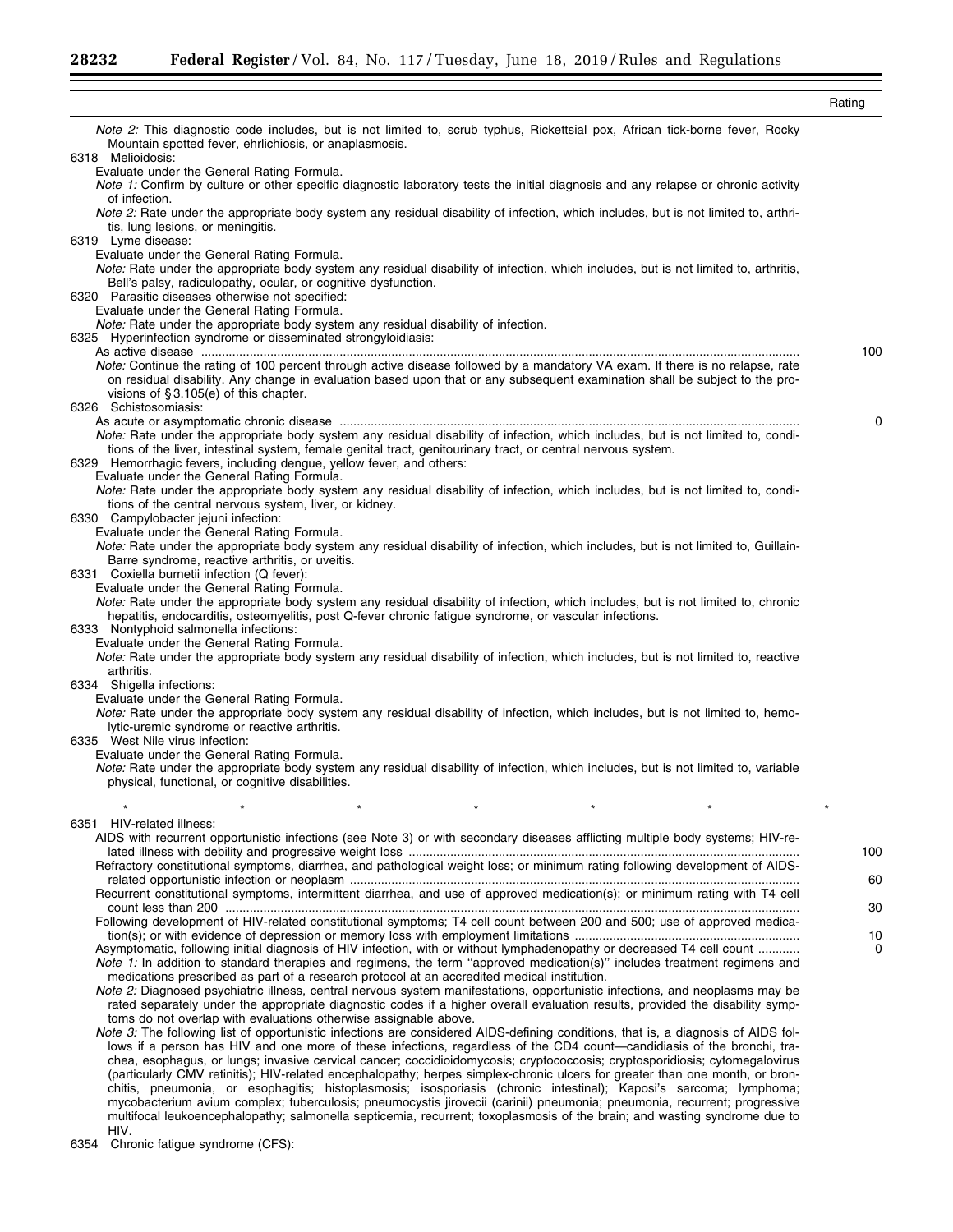|                                                                                                                                                                                                                                                     | Rating |
|-----------------------------------------------------------------------------------------------------------------------------------------------------------------------------------------------------------------------------------------------------|--------|
| Debilitating fatigue, cognitive impairments (such as inability to concentrate, forgetfulness, or confusion), or a combination of<br>other signs and symptoms:                                                                                       |        |
| Which are nearly constant and so severe as to restrict routine daily activities almost completely and which may occasion-                                                                                                                           | 100    |
| Which are nearly constant and restrict routine daily activities to less than 50 percent of the pre-illness level; or which wax                                                                                                                      |        |
| Which are nearly constant and restrict routine daily activities from 50 to 75 percent of the pre-illness level; or which wax                                                                                                                        | 60     |
| and wane, resulting in periods of incapacitation of at least four but less than six weeks total duration per year                                                                                                                                   | 40     |
| Which are nearly constant and restrict routine daily activities by less than 25 percent of the pre-illness level; or which wax<br>and wane, resulting in periods of incapacitation of at least two but less than four weeks total duration per year | 20     |
| Which wax and wane but result in periods of incapacitation of at least one but less than two weeks total duration per                                                                                                                               | 10     |
| Note: For the purpose of evaluating this disability, incapacitation exists only when a licensed physician prescribes bed<br>rest and treatment.                                                                                                     |        |

■ 3. In appendix A to part 4, amend entry 4.88b by: ■ a. Revising the entry before the entry for diagnostic code 6300; ■ b. Revising the entry for diagnostic code 6300; ■ c. Adding in numerical order an entry ■ d. Revising the entries for diagnostic codes 6302 and 6304 through 6309; ■ e. Adding in numerical order entries for diagnostic codes 6310 through 6312; ■ f. Revising the entries for diagnostic codes 6316 through 6320; and

for diagnostic code 6301;

■ g. Adding in numerical order entries for diagnostic codes 6325, 6326, 6329

through 6331, and 6333 through 6335;

■ h. Revising the entries for diagnostic codes 6351 and 6354.

The revisions and additions read as follows:

| APPENDIX A TO PART 4-TABLE OF AMENDMENTS AND EFFECTIVE DATES SINCE 1946 |  |  |  |  |
|-------------------------------------------------------------------------|--|--|--|--|
|-------------------------------------------------------------------------|--|--|--|--|

| Sec.  | Diagnostic<br>code No. |                                                                                                                                                                                               |  |  |  |  |  |  |  |
|-------|------------------------|-----------------------------------------------------------------------------------------------------------------------------------------------------------------------------------------------|--|--|--|--|--|--|--|
|       |                        |                                                                                                                                                                                               |  |  |  |  |  |  |  |
| 4.88b |                        | Added March 11, 1969; re-designated § 4.88c November 29, 1994; § 4.88a re-designated to § 4.88b Novem-<br>ber 29, 1994; General Rating Formula for Infectious Diseases added August 11, 2019. |  |  |  |  |  |  |  |
|       | 6300<br>6301           | Criterion August 30, 1996; title, criterion, and note August 11, 2019.<br>Criterion, note August 11, 2019.                                                                                    |  |  |  |  |  |  |  |
|       | 6302                   | Criterion September 22, 1978; criterion August 30, 1996; criterion, note August 11, 2019.                                                                                                     |  |  |  |  |  |  |  |
|       | 6304                   | Evaluation August 30, 1996; criterion, note August 11, 2019.                                                                                                                                  |  |  |  |  |  |  |  |
|       | 6305                   | Criterion March 1, 1989; evaluation August 30, 1996; title, criterion, note August 11, 2019.                                                                                                  |  |  |  |  |  |  |  |
|       | 6306                   | Evaluation August 30, 1996; criterion, note August 11, 2019.                                                                                                                                  |  |  |  |  |  |  |  |
|       | 6307                   | Criterion May 13, 2018; criterion, note August 11, 2019.                                                                                                                                      |  |  |  |  |  |  |  |
|       | 6308                   | Criterion August 30, 1996; criterion, note August 11, 2019.                                                                                                                                   |  |  |  |  |  |  |  |
|       | 6309                   | Added March 1, 1963; criterion March 1, 1989; criterion August 30, 1996; criterion, note August 11, 2019.                                                                                     |  |  |  |  |  |  |  |
|       | 6310                   | Criterion, note August 11, 2019.                                                                                                                                                              |  |  |  |  |  |  |  |
|       | 6311                   | Criterion, note August 11, 2019.                                                                                                                                                              |  |  |  |  |  |  |  |
|       | 6312                   | Added August 11, 2019.                                                                                                                                                                        |  |  |  |  |  |  |  |
|       |                        |                                                                                                                                                                                               |  |  |  |  |  |  |  |
|       | 6316                   | Evaluation March 1, 1989; evaluation August 30, 1996; criterion, note August 11, 2019.                                                                                                        |  |  |  |  |  |  |  |
|       | 6317                   | Criterion August 30, 1996; title, criterion, note August 11, 2019.                                                                                                                            |  |  |  |  |  |  |  |
|       | 6318                   | Added March 1, 1989; criterion August 30, 1996; criterion, note August 11, 2019.                                                                                                              |  |  |  |  |  |  |  |
|       | 6319                   | Added August 30, 1996; criterion, note August 11, 2019.                                                                                                                                       |  |  |  |  |  |  |  |
|       | 6320                   | Added August 30, 1996; criterion, note August 11, 2019.                                                                                                                                       |  |  |  |  |  |  |  |
|       | 6325                   | Added August 11, 2019.                                                                                                                                                                        |  |  |  |  |  |  |  |
|       | 6326<br>6329           | Added August 11, 2019.                                                                                                                                                                        |  |  |  |  |  |  |  |
|       | 6330                   | Added August 11, 2019.<br>Added August 11, 2019.                                                                                                                                              |  |  |  |  |  |  |  |
|       | 6331                   | Added August 11, 2019.                                                                                                                                                                        |  |  |  |  |  |  |  |
|       | 6333                   | Added August 11, 2019.                                                                                                                                                                        |  |  |  |  |  |  |  |
|       | 6334                   | Added August 11, 2019.                                                                                                                                                                        |  |  |  |  |  |  |  |
|       | 6335                   | Added August 11, 2019.                                                                                                                                                                        |  |  |  |  |  |  |  |
|       |                        |                                                                                                                                                                                               |  |  |  |  |  |  |  |
|       | $\star$                |                                                                                                                                                                                               |  |  |  |  |  |  |  |
|       | 6351                   | Added March 1, 1989; evaluation March 24, 1992; criterion August 30, 1996; criterion, note August 11, 2019.                                                                                   |  |  |  |  |  |  |  |
|       |                        |                                                                                                                                                                                               |  |  |  |  |  |  |  |
|       | 6354                   | Added November 29, 1994; criterion August 30, 1996; title, criterion, note August 11, 2019.                                                                                                   |  |  |  |  |  |  |  |
|       |                        |                                                                                                                                                                                               |  |  |  |  |  |  |  |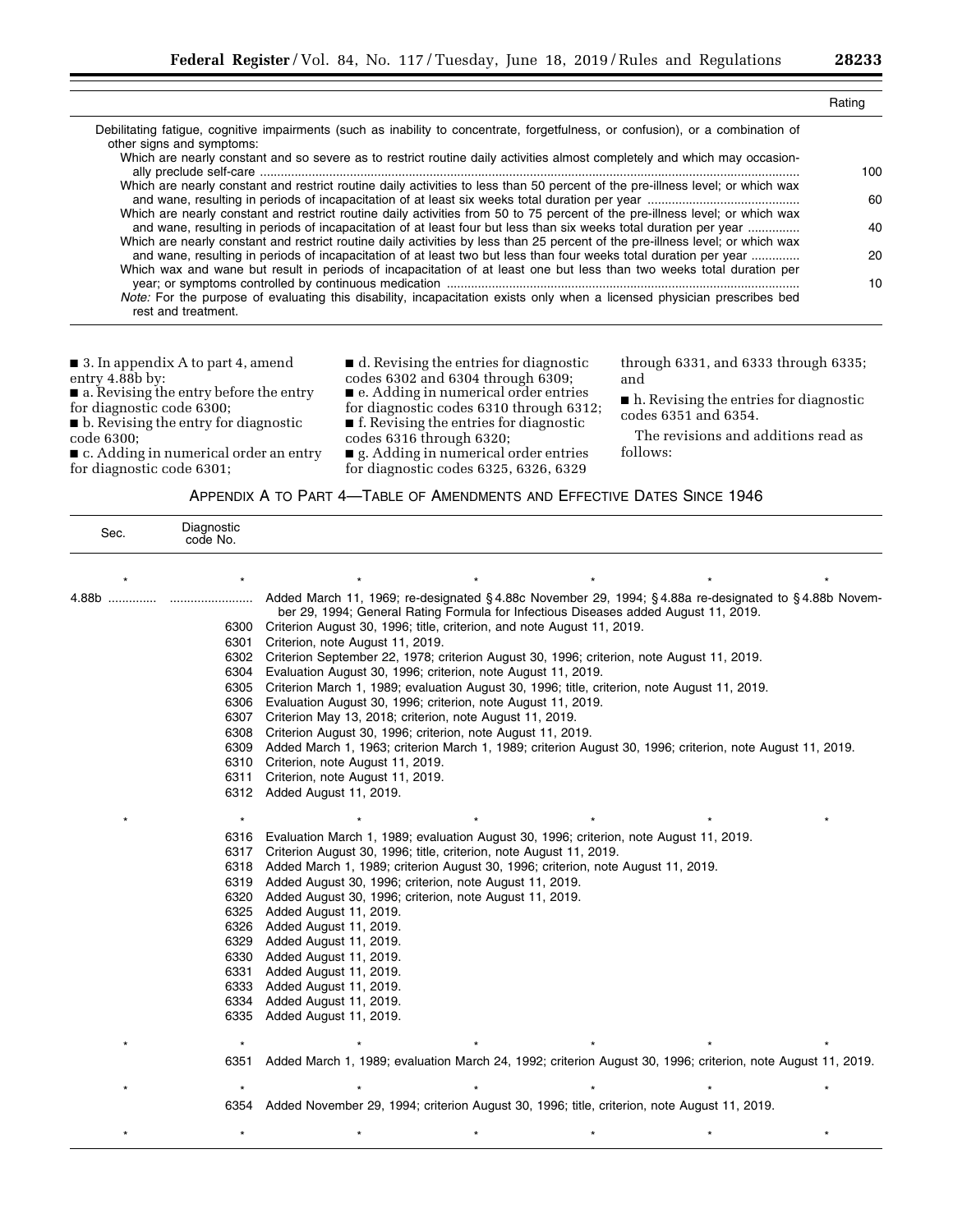■ 4. Amend appendix B to part 4 by: ■ a. Revising the entries for diagnostic codes 6300 and 6305;

■ b. Adding in numerical order an entry for diagnostic code 6312;

■ c. Revising the entry for diagnostic code 6317; and ■ d. Adding in numerical order entries for diagnostic codes 6325, 6326, 6329 through 6331, and 6333 through 6335.

The revisions and additions read as follows:

#### APPENDIX B TO PART 4—NUMERICAL INDEX OF DISABILITIES

|      |         | Diagnostic code No. |         |                                   |                                                                                                                                                                                                                                                                                                                          |  |         |  |
|------|---------|---------------------|---------|-----------------------------------|--------------------------------------------------------------------------------------------------------------------------------------------------------------------------------------------------------------------------------------------------------------------------------------------------------------------------|--|---------|--|
|      | $\star$ |                     | $\star$ | $\star$                           |                                                                                                                                                                                                                                                                                                                          |  | $\star$ |  |
|      |         |                     |         |                                   | Infectious Diseases, Immune Disorders and Nutrional Deficiencies                                                                                                                                                                                                                                                         |  |         |  |
|      |         |                     |         | Vibriosis (Cholera, Non-cholera). |                                                                                                                                                                                                                                                                                                                          |  |         |  |
|      |         |                     |         |                                   |                                                                                                                                                                                                                                                                                                                          |  |         |  |
|      |         |                     |         |                                   |                                                                                                                                                                                                                                                                                                                          |  |         |  |
|      | $\star$ | $\star$             |         |                                   |                                                                                                                                                                                                                                                                                                                          |  | $\star$ |  |
|      |         |                     |         |                                   |                                                                                                                                                                                                                                                                                                                          |  |         |  |
|      | $\star$ |                     |         |                                   |                                                                                                                                                                                                                                                                                                                          |  |         |  |
|      |         |                     |         |                                   |                                                                                                                                                                                                                                                                                                                          |  |         |  |
|      | $\star$ | $\star$             |         |                                   |                                                                                                                                                                                                                                                                                                                          |  | $\star$ |  |
| 6331 |         |                     |         |                                   | Hyperinfection syndrome or disseminated strongyloidiasis.<br>Schistosomiasis.<br>Hemorrhagic fevers, including dengue, yellow fever, and others.<br>Campylobacter jejuni infection.<br>Coxiella burnetii infection (Q Fever).<br>Nontyphoid salmonella infections.<br>Shigella infections.<br>West Nile virus infection. |  |         |  |
|      |         |                     |         |                                   |                                                                                                                                                                                                                                                                                                                          |  |         |  |

■ 5. Amend appendix C to part 4 by: ■ a. Adding in alphabetical order an entry for ''Campylobacter jejuni

infection''; ■ b. Removing the entry for "Cholera, Asiatic'';

■ c. Adding in alphabetical order entries for ''Coxiella burnetii infection (Q Fever)'', ''Hemorrhagic fevers, including dengue, yellow fever, and others'', and

## ''Hyperinfection syndrome or disseminated strongyloidiasis''; ■ d. Removing the entry for "Lymphatic filariasis'';

■ e. Adding in alphabetical order entries for ''Lymphatic filariasis, to include elephantiasis'', ''Nontuberculosis mycobacterium infection'', ''Nontyphoid salmonella infection'',

''Rickettsial, erlichial, and Anaplasma

infections'', ''Schistosomiasis'' and ''Shigella infections'';

■ f. Removing the entry for ''Typhus, scrub''; and

■ g. Adding in alphabetical order entries for ''Vibriosis (Cholera, Non-cholera)'' and ''West Nile virus infection''.

The additions and revisions read as follows:

## APPENDIX C TO PART 4—ALPHABETICAL INDEX OF DISABILITIES

|  |  |  |  |  |  | Diagnostic code<br>No. |
|--|--|--|--|--|--|------------------------|
|  |  |  |  |  |  |                        |
|  |  |  |  |  |  | 6330                   |
|  |  |  |  |  |  |                        |
|  |  |  |  |  |  | 6331                   |
|  |  |  |  |  |  |                        |
|  |  |  |  |  |  | 6329                   |
|  |  |  |  |  |  |                        |
|  |  |  |  |  |  | 6325                   |
|  |  |  |  |  |  |                        |
|  |  |  |  |  |  | 6305                   |